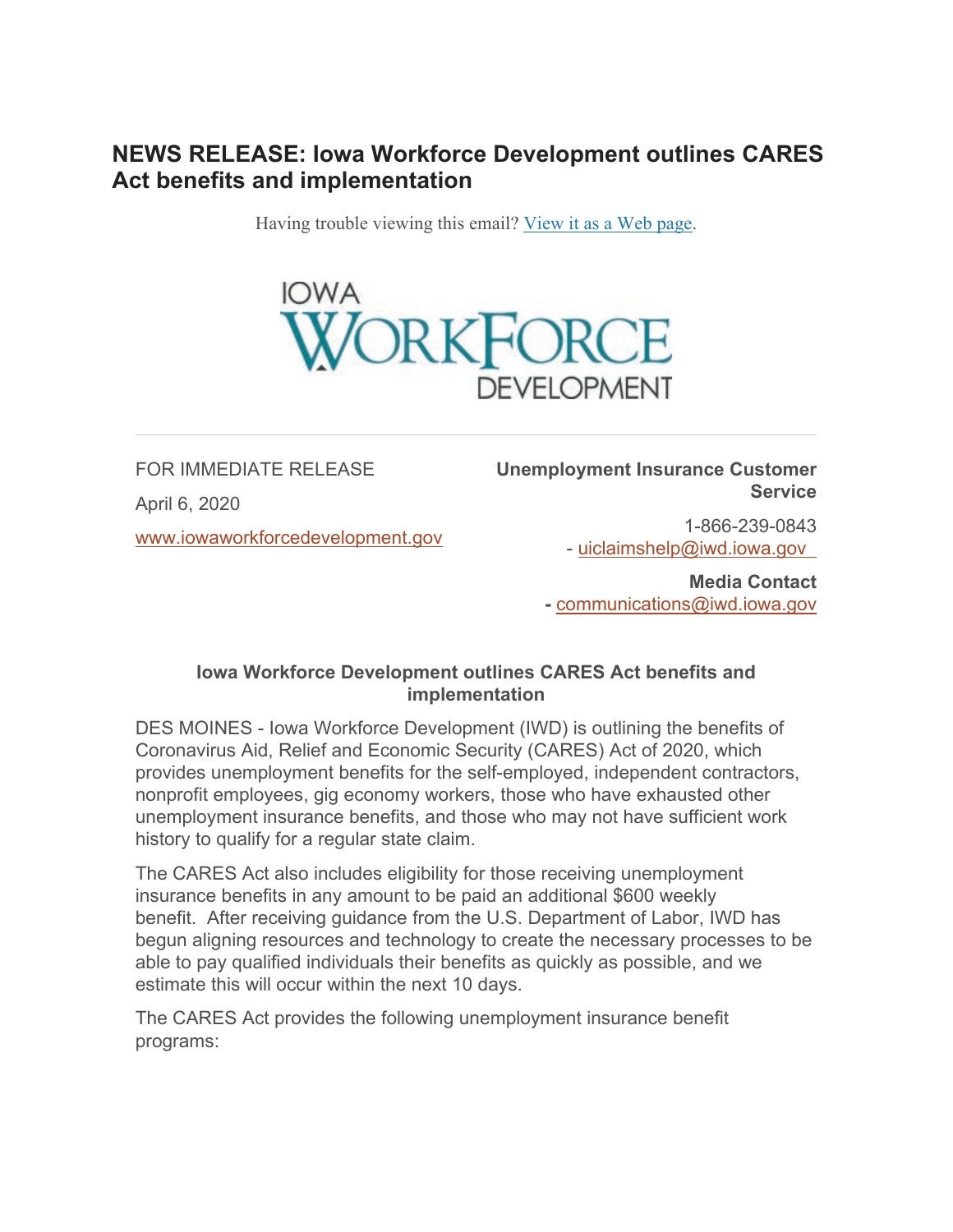- **Federal Pandemic Unemployment Compensation (FPUC)** The FPUC program provides individuals who are collecting regular Unemployment Compensation (UC), Pandemic Emergency Unemployment Compensation (PEUC), Pandemic Unemployment Assistance (PUA), Extended Benefits (EB), Short Time Compensation (STC), Trade Readjustment Act (TRA), Disaster Unemployment Assistance (DUA), and payments under the Self-Employment Assistance (SEA) program, with an additional \$600 per week. The first week a claimant can be compensated on this benefit is the week beginning March 29, 2020 and the last week is the week ending July 25, 2020. Our goal is to issue payments in the next ten days to those who are eligible. Please keep in mind that you cannot quit your job and continue to draw these benefits. If you refuse to return to work without a documented medical note consistent with the Families First Act, you will be disqualified from ALL benefits including the \$600 payment. Additionally, if your employer receives a loan under the PayCheck Protection Act and places you back on the payroll, full time, you will no longer be eligible for unemployment or FPUC benefits.
- **Pandemic Unemployment Assistance (PUA)** This program provides up to 39 weeks of unemployment benefits to individuals who are selfemployed, independent contractors, nonprofit employees and gig economy workers, as well as to individuals working part-time, or who otherwise would not qualify for regular UC or EB under state or federal law or PEUC. A claimant can be compensated with this benefit beginning February 2, 2020, or the first week a claimant was unable to work as a result of COVID-19, whichever date is later. The last week this benefit is payable is the week ending December 26, 2020. Our goal is to issue payments in the next ten days to those who are eligible. This benefit also applies to anyone who has exhausted all unemployment insurance payment options at the state or federal level, including the PEUC program.
- **Pandemic Emergency Unemployment Compensation (PEUC)** The PEUC program provides up to 13 weeks of unemployment insurance benefits to individuals who have exhausted regular unemployment benefits under state or federal law, or have no rights to regular unemployment benefits under state or federal law. The first week a claimant can be compensated on this benefit is the week beginning March 29, 2020 and the last payable week is the week ending December 26, 2020.
- **Paycheck Protection Program (PPP)** The PPC provides a loan to businesses with fewer than 500 employees to keep their workers on the payroll. The Small Business Administration will forgive these loans if all employees are kept on the payroll for eight weeks and the loan is used for payroll, rent, mortgage interest, or utilities. Employees of businesses that take advantage of the PPP who are recalled to work (or are being paid fulltime pay and benefits) are not eligible for unemployment benefits, and if